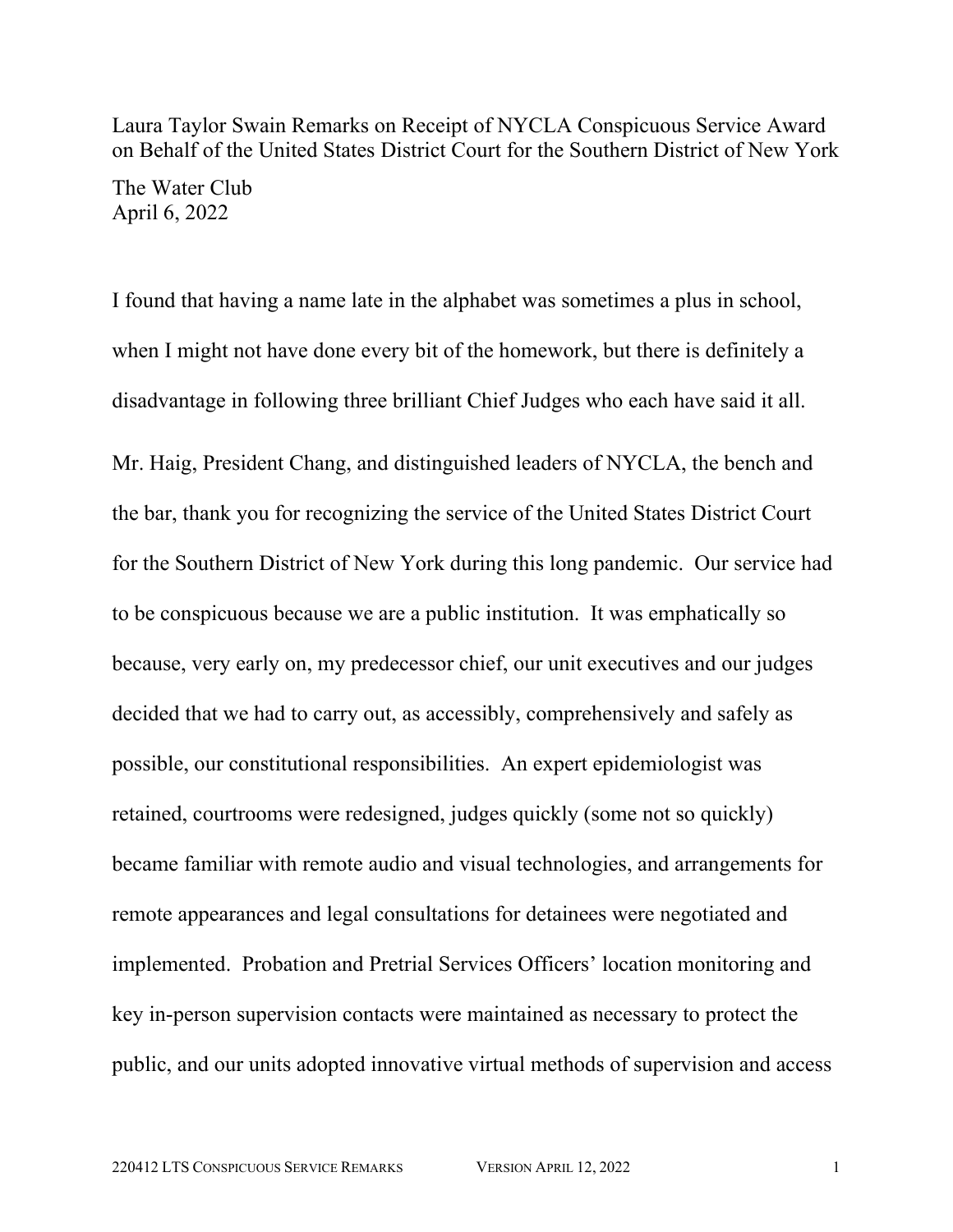to services, including the use of smartphones. An in-house AV staff member programmed sophisticated entry screening machines that interact with QR codes on phones. We have stayed true to this vision of a court providing justice virtually and in person throughout these two years, including conducting jury trials since September of 2020.

None of this would have been possible without the brave and very conspicuous service of the many court employees who had to work on-site in our courthouses to keep our operations going, including by meeting arrestees and people discharged from custody to install monitoring equipment, and by providing support and organizing equipment for those operating remotely. Still more court employees and judges had to pivot quickly to replicating, and then transforming, everyday workflows to ensure continued, genuine access to justice. You -- our partners, the members of the bar, faced and embraced similar challenges in a world changed overnight, and you kept up with your clients and with us, advocating virtually and in person and making sure that the circumstances faced by those in confinement were conspicuous as well. Thank you.

And perhaps the most conspicuous response to the call for public service was by the citizens who responded to jury service summonses. We were as transparent as we could be about their duties and the conditions under which they would serve, we ensured distancing and masks, changed our procedures on cell phone retention